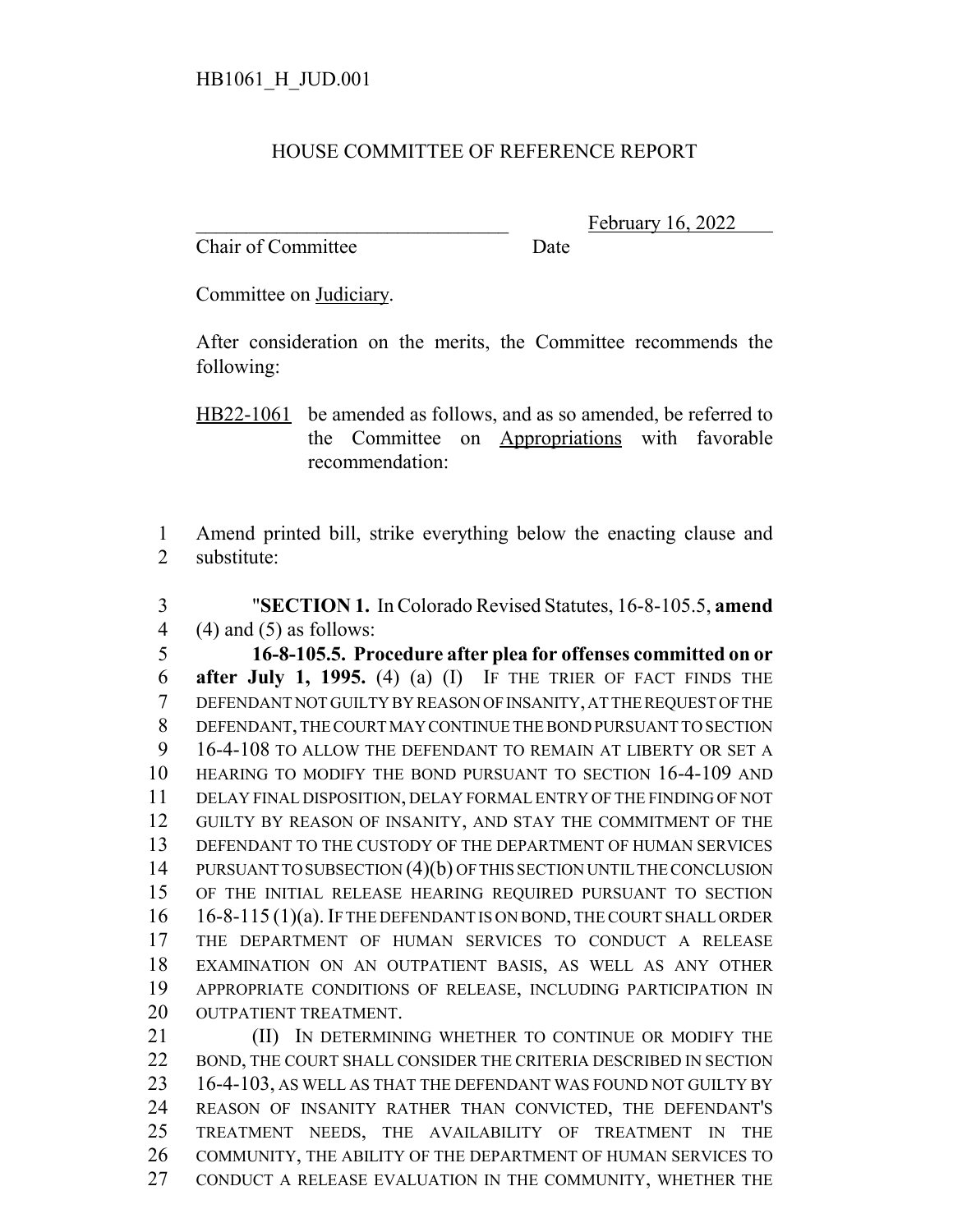DEPARTMENT OF HUMAN SERVICES CAN TIMELY ADMIT THE DEFENDANT, AND THE USEFULNESS OF AN OBSERVATION PERIOD AS PART OF THE RELEASE EVALUATION.

 (III) (A) THE COURT SHALL NOT DELAY THE FINAL DISPOSITION AND ENTRY OF FINDING OF NOT GUILTY BY REASON OF INSANITY UNLESS THE DEFENDANT IS AT LIBERTY AND REQUESTS A DELAY, IN WHICH CASE THE COURT MAY DELAY THE FINAL DISPOSITION TO ALLOW THE DEFENDANT TO POST BOND FOR AN OUTPATIENT RELEASE EXAMINATION.

 (B) IF THE DEFENDANT IS ON BOND, THE DISTRICT ATTORNEY OR A BONDING COMMISSIONER MAY FILE WITH THE COURT A VERIFIED MOTION 11 TO REVOKE THE DEFENDANT'S BOND PURSUANT TO SECTION 16-4-109; EXCEPT THAT, IF THE COURT FINDS THE DEFENDANT VIOLATED A BOND CONDITION, THE COURT MAY REVOKE THE BOND AND ENTER THE FINAL DISPOSITION OF NOT GUILTY BY REASON OF INSANITY AND ORDER THE DEFENDANT COMMITTED TO THE DEPARTMENT OF HUMAN SERVICES.

16 (IV) THIS SUBSECTION (4)(a) DOES NOT APPLY IF THE COURT FINDS THAT THE CRIME FOR WHICH THE DEFENDANT IS FOUND NOT GUILTY BY REASON OF INSANITY:

(A) IS A CLASS 1 OR CLASS 2 FELONY;

**(B) RESULTED IN ANOTHER PERSON SUFFERING SERIOUS BODILY** 21 INJURY OR DEATH:

**(C)** INVOLVED THE DEFENDANT USING A DEADLY WEAPON; OR

 (D) INVOLVED FELONY UNLAWFUL SEXUAL BEHAVIOR PURSUANT TO SECTION 16-22-102 (9).

 (b) If the trier of fact finds the defendant not guilty by reason of 26 insanity, UNLESS DELAYED PURSUANT TO SUBSECTION  $(4)(a)$  OF THIS SECTION, the court shall commit the defendant to the custody of the department of human services until such time as the defendant is found eligible for release. The executive director of the department of human 30 services shall designate the state facility at which the defendant shall be IS held for care and psychiatric treatment and may transfer the defendant from one facility to another if in the opinion of the director it is desirable to do so in the interest of the proper care, custody, and treatment of the defendant or the protection of the public or the personnel of the facilities in question.

36 (5) This section shall apply APPLIES to offenses committed on or after July 1, 1995; EXCEPT THAT SUBSECTION (4)(a) OF THIS SECTION APPLIES TO INDIVIDUALS FOUND NOT GUILTY BY REASON OF INSANITY ON OR AFTER SEPTEMBER 1, 2022.

 **SECTION 2.** In Colorado Revised Statutes, 16-8-115, **amend** (1); and **add** (2.5) as follows:

 **16-8-115. Release from commitment after verdict of not guilty by reason of insanity or not guilty by reason of impaired mental**

-2-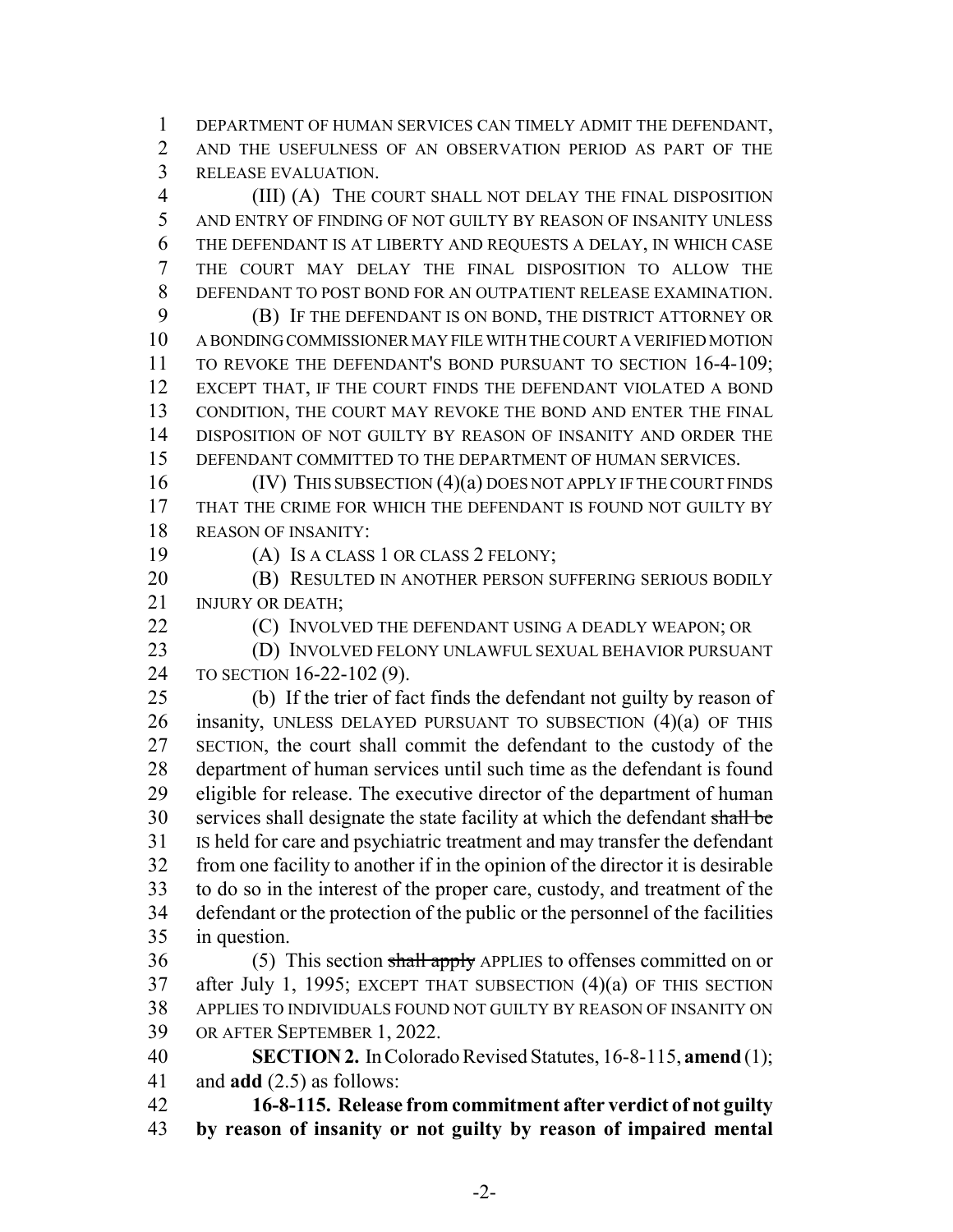**condition.** (1) (a) (I) UPON AN INITIAL COMMITMENT FOLLOWING A FINDING OF NOT GUILTY BY REASON OF INSANITY PURSUANT TO SECTION 16-8-105.5 (4)(b), OR UPON DELAYING FINAL ENTRY OF THE FINDING OF NOT GUILTY BY REASON OF INSANITY PURSUANT TO SECTION 16-8.5-105.5 (4)(a), THE COURT SHALL SCHEDULE AN INITIAL RELEASE HEARING NO LATER THAN ONE HUNDRED AND TWENTY DAYS FROM THE INITIAL COMMITMENT. THE COURT SHALL ORDER THE DEPARTMENT OF HUMAN SERVICES TO COMPLETE A RELEASE EXAMINATION NO LATER THAN THIRTY DAYS PRIOR TO THE INITIAL RELEASE HEARING. THE DEFENDANT MAY REQUEST AN ADDITIONAL RELEASE EXAMINATION BY A MEDICAL EXPERT IN MENTAL HEALTH DISORDERS OF THE DEFENDANT'S CHOOSING PURSUANT TO SECTION 16-8-108. THE COURT MAY CONTINUE THE HEARING BEYOND ONE HUNDRED AND TWENTY DAYS UPON A FINDING OF GOOD CAUSE OR IF NECESSARY TO CONDUCT A SECOND EVALUATION OF THE DEFENDANT.

 (II) THE COURT SHALL CONDUCT THE INITIAL RELEASE HEARING. AT THE INITIAL RELEASE HEARING, IF ANY EVIDENCE IS INTRODUCED THAT SHOWS THE DEFENDANT IS INELIGIBLE FOR CONDITIONAL RELEASE, THE DEFENDANT HAS THE BURDEN OF PROVING BY A PREPONDERANCE OF THE EVIDENCE THAT THE DEFENDANT MEETS THE APPLICABLE TEST FOR CONDITIONAL RELEASE PURSUANT TO SECTION 16-8-120. IF THE COURT FINDS THE DEFENDANT ELIGIBLE FOR CONDITIONAL RELEASE, THE COURT 22 MAY IMPOSE SUCH TERMS AND CONDITIONS AS THE COURT DETERMINES ARE IN THE BEST INTEREST OF THE DEFENDANT AND THE COMMUNITY. IF 24 THE COURT FINDS THE DEFENDANT INELIGIBLE FOR CONDITIONAL RELEASE, THE COURT SHALL COMMIT OR CONTINUE THE PREVIOUS COMMITMENT OF THE DEFENDANT TO THE PHYSICAL CUSTODY OF THE DEPARTMENT OF HUMAN SERVICES.

28 (III) THIS SUBSECTION (1)(a) APPLIES TO INDIVIDUALS FOUND NOT GUILTY BY REASON OF INSANITY ON OR AFTER SEPTEMBER 1, 2022.

 (b) FOLLOWING THE INITIAL RELEASE HEARING PURSUANT TO SUBSECTION (1)(a) OF THIS SECTION, the court may order a release hearing at any time on its own motion, on motion of the prosecuting attorney, or on motion of the defendant. The court shall order a release hearing upon receipt of the report of the chief officer of the institution in which the defendant is committed that the defendant no longer requires hospitalization, as provided in section 16-8-116. or upon motion of the defendant made after one hundred eighty-two days following the date of the initial commitment order. Except for the first hearing following the 39 initial commitment order INITIAL RELEASE HEARING, unless the court for good cause shown permits, the defendant is not entitled to a hearing within one year subsequent to a previous hearing.

 (c) BEGINNING SEPTEMBER 1, 2022, THE CHIEF OFFICER OF THE INSTITUTION IN WHICH THE DEFENDANT IS COMMITTED SHALL ANNUALLY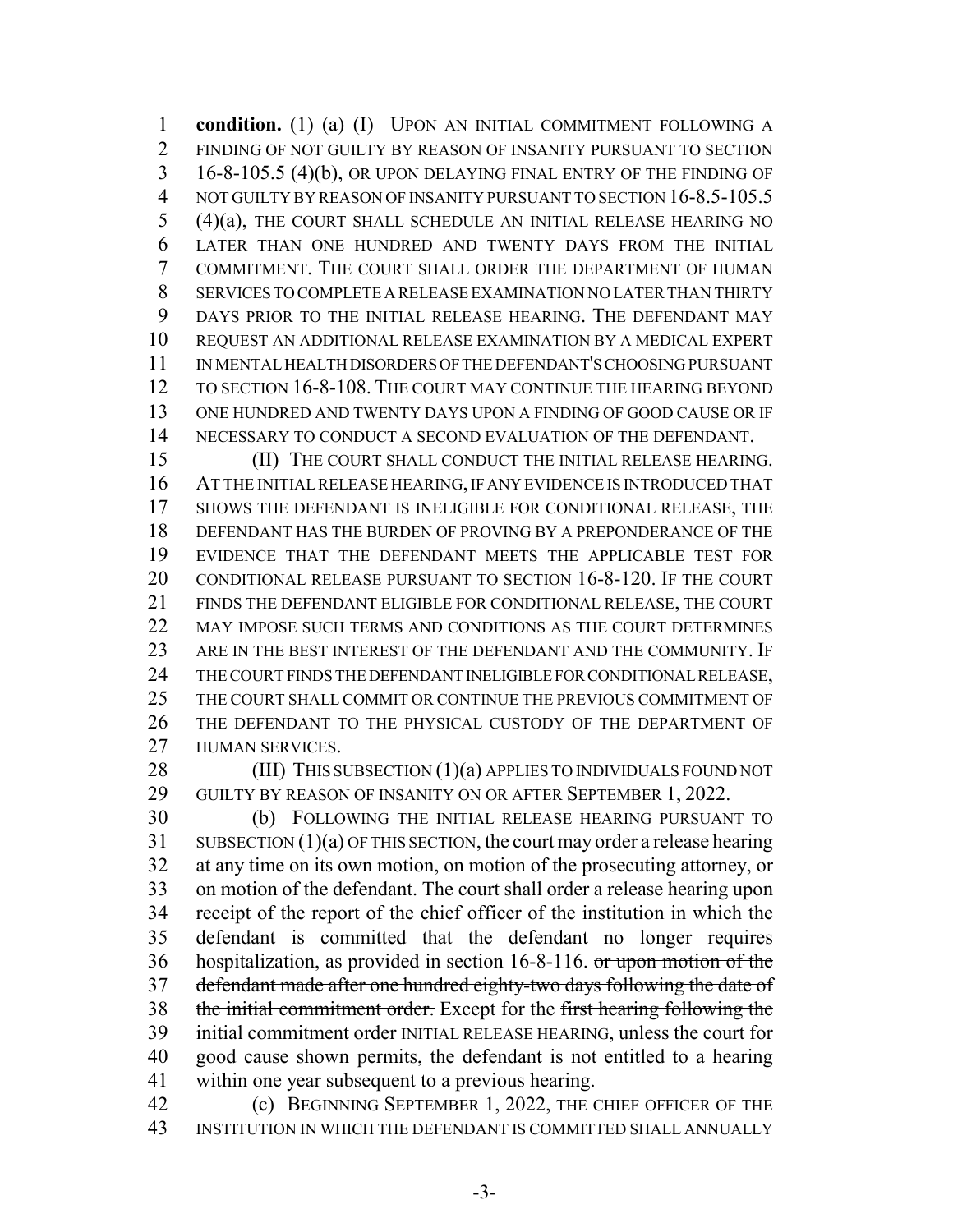SUBMIT A RELEASE EXAMINATION REPORT TO THE COURT CERTIFYING WHETHER THE DEFENDANT CONTINUES TO MEET THE CRITERIA FOR ONGOING INPATIENT HOSPITALIZATION OR MEETS THE APPLICABLE TEST FOR RELEASE PURSUANT TO SECTION 16-8-120. THE REPORT MUST BE SUBMITTED EACH YEAR BY THE DATE ON WHICH THE DEFENDANT WAS INITIALLY COMMITTED FOR INPATIENT HOSPITALIZATION UNLESS ANOTHER RELEASE EXAMINATION IS ORDERED WITHIN THE TWELVE MONTHS PRECEDING SUCH DATE. THE RELEASE EXAMINATION REPORT MUST INCLUDE THE INFORMATION REQUIRED FOR A RELEASE EXAMINATION 10 PURSUANT TO SUBSECTION (2.5) OF THIS SECTION. THE INSTITUTION SHALL PROVIDE A COPY OF THE REPORT TO THE DEFENDANT, THE PROSECUTING ATTORNEY, AND ANY OTHER ATTORNEY OF RECORD. UPON RECEIPT AND AFTER REVIEW OF THE REPORT, THE COURT MAY ORDER A RELEASE HEARING ON ITS OWN MOTION, ON MOTION OF THE PROSECUTING ATTORNEY, OR ON MOTION OF THE DEFENDANT.

 (2.5) IN ADDITION TO ANY OTHER REQUIREMENT PURSUANT TO THIS SECTION, THE RELEASE EXAMINATION REPORT MUST INCLUDE:

 (a) A SUMMARY OF THE MATERIALS REVIEWED, ASSESSMENTS CONDUCTED, AND OTHER BASES OF OPINION RENDERED;

 (b) THE DEFENDANT'S CURRENT DIAGNOSIS AND WHETHER THE DEFENDANT'S SYMPTOMS OF MENTAL DISEASE OR DEFECT ARE IN REMISSION;

**(c) INFORMATION ABOUT MEDICATIONS CURRENTLY PRESCRIBED**  TO THE DEFENDANT AND WHETHER THE DEFENDANT IS COMPLIANT WITH 25 TAKING THE PRESCRIBED MEDICATIONS:

26 (d) A SUMMARY OF THE TREATMENT PROVIDED TO THE DEFENDANT 27 SINCE THE LAST RELEASE EXAMINATION, IF APPLICABLE;

28 (e) AN INITIAL ASSESSMENT OF THE DEFENDANT'S RISK OF REOFFENDING, INCLUDING A SUMMARY OF THE DEFENDANT'S TREATMENT NEEDS BY UTILIZING EVIDENCE-BASED STANDARDS OF INDIVIDUALIZED TREATMENT AND MANAGEMENT OF PEOPLE ACQUITTED BY REASON OF INSANITY;

 (f) A SUMMARY OF THE SPECIFIC TREATMENT OPTIONS AVAILABLE TO THE DEFENDANT IN THE COMMUNITY AND THE SPECIFIC TREATMENT THE DEFENDANT MAY RECEIVE AT A FACILITY DESIGNATED BY THE EXECUTIVE DIRECTOR OF THE DEPARTMENT OF HUMAN SERVICES;

 (g) A SUMMARY OF WHETHER AND HOW ONGOING RISKS COULD BE MANAGED IF PLACEMENT IN THE COMMUNITY WERE GRANTED; AND

 (h) AN OPINION AS TO WHETHER THE DEFENDANT CURRENTLY MEETS THE APPLICABLE TEST FOR RELEASE, AS DESCRIBED IN SECTION 16-8-120, CITING SPECIFIC FACTS AND EVIDENCE SUPPORTING THE OPINION.

**SECTION 3. Act subject to petition - effective date.** This act